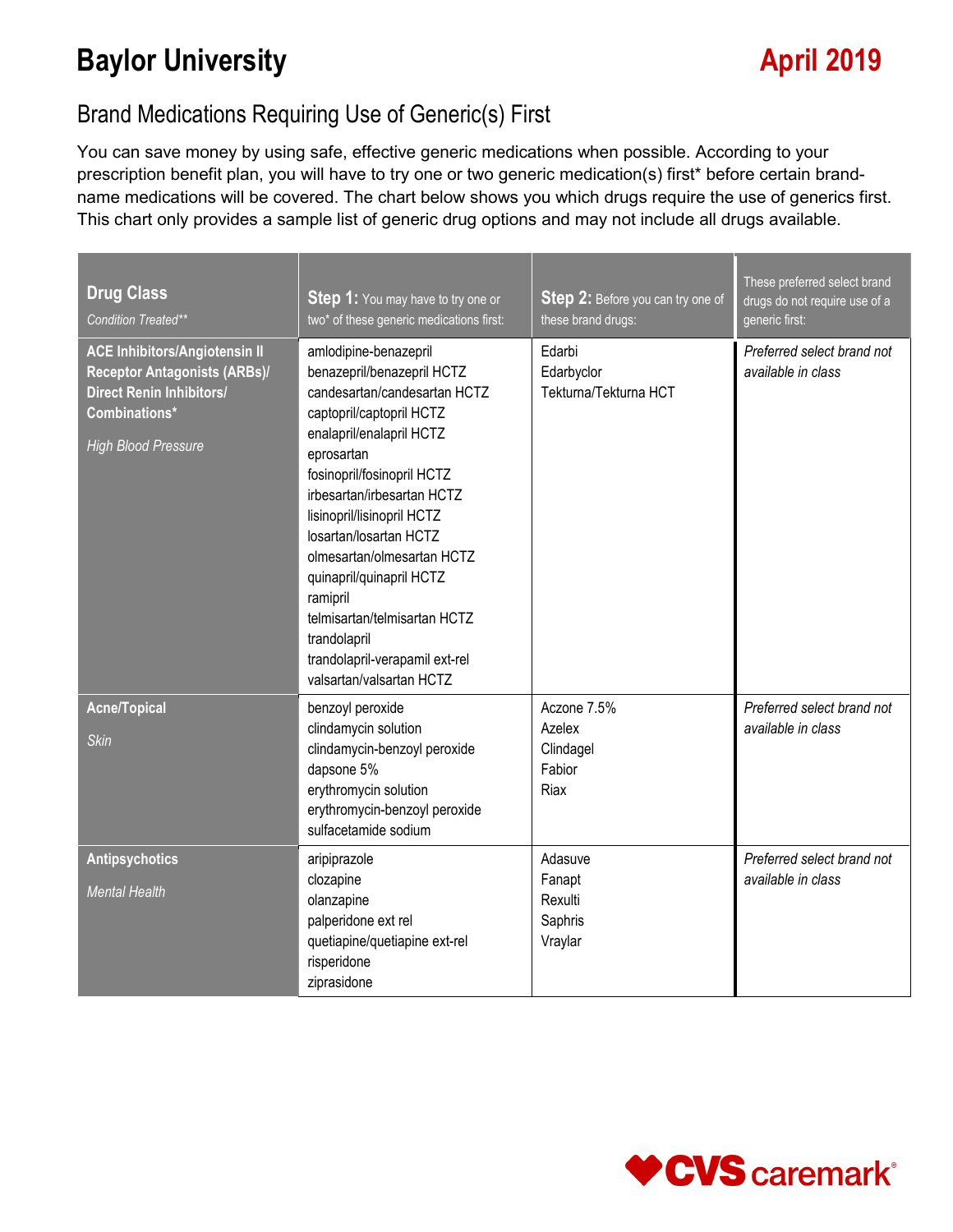# **Baylor University April 2019**

| <b>Drug Class</b>                                                                                                    | <b>Step 1:</b> You may have to try one or                                                                                                                | Step 2: Before you can try one of                     | These preferred select brand<br>drugs do not require use of a |
|----------------------------------------------------------------------------------------------------------------------|----------------------------------------------------------------------------------------------------------------------------------------------------------|-------------------------------------------------------|---------------------------------------------------------------|
| Condition Treated**                                                                                                  | two* of these generic medications first:                                                                                                                 | these brand drugs:                                    | generic first:                                                |
| Benign Prostatic Hyperplasia-<br><b>Alpha Blockers</b><br>Prostate                                                   | alfuzosin ext-rel<br>doxazosin<br>dutasteride<br>dutasteride-tamsulosin<br>finasteride<br>silodosin<br>tamulosin<br>terazosin                            | Cardura XL                                            | Preferred select brand not<br>available in class              |
| <b>Beta Agonists, Short Acting</b><br>Asthma                                                                         | albuterol inhalation solution<br>levalbuterol tartrate CFC-free aerosol                                                                                  | Proventil HFA<br>Ventolin HFA                         | ProAir HFA<br>ProAir RespiClick                               |
| <b>Bisphosphonates/Combinations</b>                                                                                  | alendronate                                                                                                                                              | <b>Binosto</b>                                        | Preferred select brand                                        |
| <b>Osteoporosis</b>                                                                                                  | ibandronate<br>risedronate                                                                                                                               | Fosamax Plus D                                        | not available in class                                        |
| <b>COX-2 Inhibitors/Nonsteroidal</b><br><b>Anti-Inflammatory (NSAIDs)/</b><br>Combinations*<br>Pain and Inflammation | celecoxib<br>diclofenac sodium/misoprostol<br>fenoprofen<br>ibuprofen<br>meloxicam<br>naproxen/naproxen ext-rel<br>(additional generic NSAIDs available) | Cambia<br>Tivorbex<br>Vivlodex<br>Zipsor<br>Zorvolex  | Preferred select brand<br>not available in class              |
| <b>Fibrates</b><br><b>High Triglycerides</b>                                                                         | fenofibrate<br>fenofibric acid<br>gemfibrozil                                                                                                            | Triglide                                              | Preferred select brand<br>not available in class              |
| <b>HMG-CoA Reductase Inhibitors</b><br>(HMGs or Statins)/Combinations<br><b>High Cholesterol</b>                     | amlodipine-atorvastatin<br>atorvastatin<br>ezetimibe-simvastatin<br>fluvastatin<br>lovastatin<br>niacin ext-rel<br>pravastatin<br>simvastatin            | Altoprev<br>Flolipid<br>Livalo                        | Preferred select brand<br>not available in class              |
| <b>Nasal Steroids/Combinations</b><br>Allergies                                                                      | flunisolide<br>fluticasone<br>monetasone                                                                                                                 | Beconase AQ<br>Dymista<br>Omnaris<br>Qnasl<br>Zetonna | Preferred select brand not<br>available in class              |
| <b>Ophthalmic/Prostaglandins</b><br>Glaucoma                                                                         | bimatoprost sol 0.03%<br>latanoprost                                                                                                                     | Lumigan<br>Zioptan                                    | Preferred select brand not<br>available in class              |